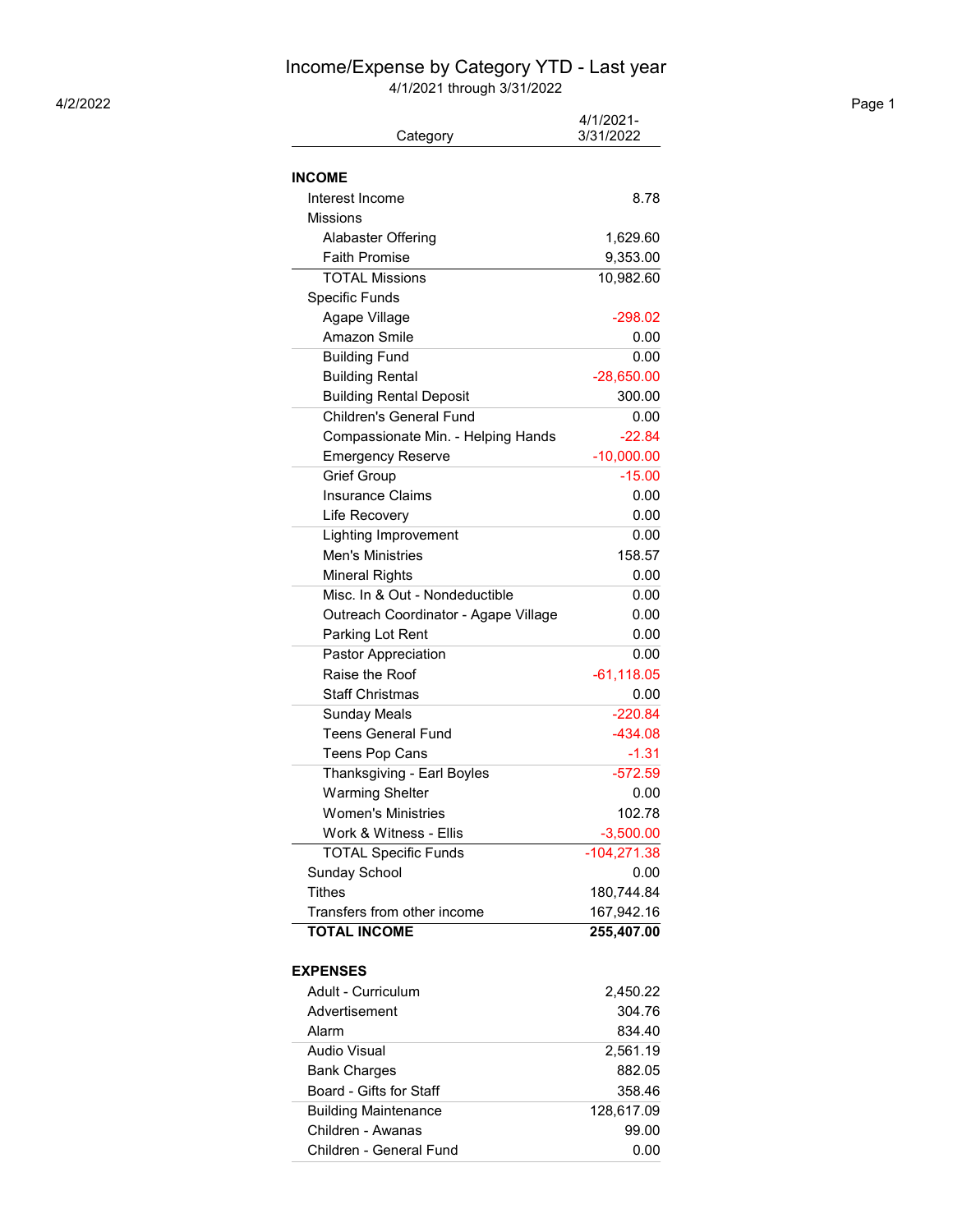## Income/Expense by Category YTD - Last year

4/1/2021 through 3/31/2022 4/2/2022 Page 2

| Category                                 | 4/1/2021-<br>3/31/2022 |
|------------------------------------------|------------------------|
| Children - Resource Room                 | 26.57                  |
| <b>District Assembly</b>                 | 35.55                  |
| <b>District Budget</b>                   | 6,452.23               |
| <b>Education Budget</b>                  | 4,759.84               |
| Electric                                 | 8,851.91               |
| Equipment & Lease                        | 5,211.19               |
| Fees & Licenses                          | 50.00                  |
| Garbage                                  | 3,071.25               |
| Grounds                                  | 1,492.70               |
| Insurance - Auto                         | 884.00                 |
| Insurance - Fire & Liability             | 11,613.00              |
| <b>Janitor Service</b>                   | 7,800.00               |
| Janitor Supply                           | 792.45                 |
| Kitchen Supply                           | 355.07                 |
| Loan Payment                             |                        |
| Interest                                 | 4,024.05               |
| Principal                                | 13,853.43              |
| <b>TOTAL Loan Payment</b>                | 17,877.48              |
| Matt Huff - Hospitality                  | 1,059.74               |
| Matt Huff - Housing                      | 34,400.04              |
| Matt Huff - Salary                       | 43,800.00              |
| Matt Huff - TSA                          | 1,200.00               |
| Missions Expense - Alabaster             | 1,629.60               |
| Missions Expense - Local                 | 116.50                 |
| Missions Expense - World Evangelis       | 11,635.18              |
| Music Director - Dan Newcomer            | 9,545.04               |
| <b>Natural Gas</b>                       | 1,537.47               |
| <b>Office Supplies</b>                   | 2,395.78               |
| Outreach                                 | 123.17                 |
| Outreach - Village Coordinator           | 11,517.74              |
| Pastor's Workshops & Conferences         | 54.00                  |
| <b>Payroll Service</b>                   | 913.77                 |
| <b>Payroll Taxes</b>                     |                        |
| <b>Federal Income Tax</b>                | 0.00                   |
| <b>Medicare Tax</b>                      | 408.55                 |
| OR Statewide Transit Tax                 | 0.00                   |
| <b>SAIF</b>                              | 336.18                 |
| Social Security Tax                      | 1,746.90               |
| State & Federal Unemployment             | 1,324.84               |
| State Witholding                         | 0.00                   |
| State Work Comp                          | 85.60                  |
| <b>TOTAL Payroll Taxes</b>               | 3,902.07               |
| Pensions                                 | 4,759.84               |
| Phone                                    | 399.12                 |
| <b>Planning Center</b>                   | 1,180.00               |
| <b>Pulpit Supply</b>                     | 600.00                 |
| <b>Right Now Media</b>                   | 1,819.86               |
| Sewer & Water                            | 13,975.97              |
| <b>Special Events</b>                    | 1,285.83               |
| <b>Staff Workshops &amp; Conventions</b> | 423.78                 |
| Technology                               |                        |